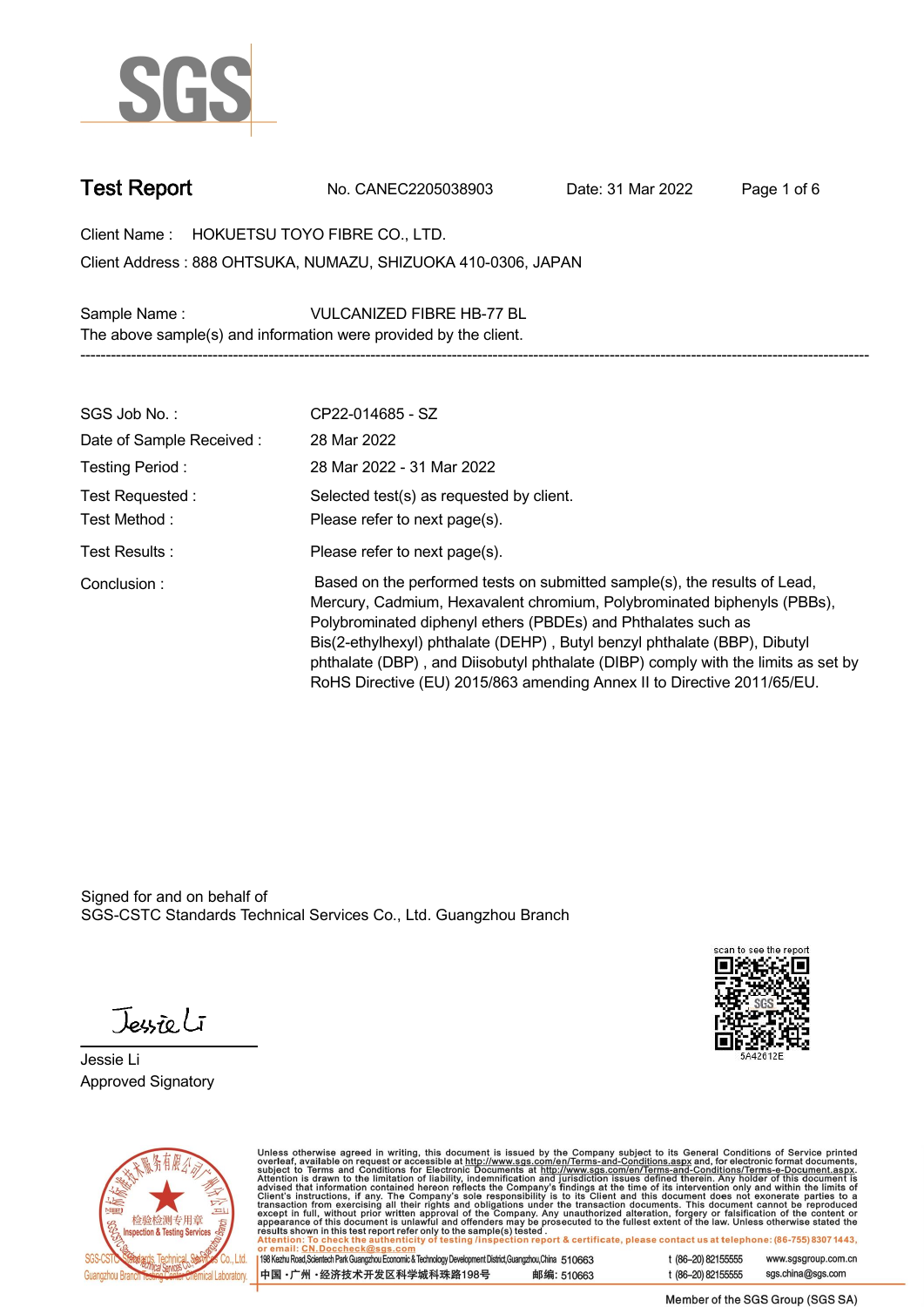

**Test Report. No. CANEC2205038903 . Date: 31 Mar 2022 . Page 2 of 6.**

**Test Results :.**

**Test Part Description : .**

| Specimen No.    | <b>SGS Sample ID</b> | <b>Description</b>  |
|-----------------|----------------------|---------------------|
| SN <sub>1</sub> | CAN22-050389.003     | Blue material sheet |

- **Remarks :.(1) 1 mg/kg = 1 ppm = 0.0001% .**
	- **(2) MDL = Method Detection Limit .**
	- **(3) ND = Not Detected ( < MDL ) .**
	- **(4) "-" = Not Regulated .**

## **RoHS Directive (EU) 2015/863 amending Annex II to Directive 2011/65/EU.**

**Test Method :. With reference to IEC 62321-4:2013+A1:2017, IEC 62321-5:2013, IEC 62321-7-2:2017 , IEC 62321-6:2015 and IEC 62321-8:2017, analyzed by ICP-OES , UV-Vis and GC-MS . .**

| Test Item(s)               | <b>Limit</b> | <u>Unit</u> | <b>MDL</b>                   | 003       |
|----------------------------|--------------|-------------|------------------------------|-----------|
| Cadmium (Cd)               | 100          | mg/kg       | $\overline{2}$               | <b>ND</b> |
| Lead (Pb)                  | 1,000        | mg/kg       | $\overline{2}$               | <b>ND</b> |
| Mercury (Hg)               | 1,000        | mg/kg       | $\overline{2}$               | <b>ND</b> |
| Hexavalent Chromium (CrVI) | 1,000        | mg/kg       | 8                            | <b>ND</b> |
| Sum of PBBs                | 1,000        | mg/kg       | $\overline{\phantom{0}}$     | <b>ND</b> |
| Monobromobiphenyl          |              | mg/kg       | 5                            | <b>ND</b> |
| Dibromobiphenyl            | -            | mg/kg       | 5                            | <b>ND</b> |
| Tribromobiphenyl           | -            | mg/kg       | 5                            | <b>ND</b> |
| Tetrabromobiphenyl         |              | mg/kg       | 5                            | <b>ND</b> |
| Pentabromobiphenyl         | -            | mg/kg       | 5                            | <b>ND</b> |
| Hexabromobiphenyl          |              | mg/kg       | 5                            | <b>ND</b> |
| Heptabromobiphenyl         |              | mg/kg       | 5                            | <b>ND</b> |
| Octabromobiphenyl          | -            | mg/kg       | 5                            | <b>ND</b> |
| Nonabromobiphenyl          |              | mg/kg       | 5                            | <b>ND</b> |
| Decabromobiphenyl          |              | mg/kg       | 5                            | <b>ND</b> |
| Sum of PBDEs               | 1,000        | mg/kg       | $\qquad \qquad \blacksquare$ | <b>ND</b> |
| Monobromodiphenyl ether    |              | mg/kg       | 5                            | <b>ND</b> |
| Dibromodiphenyl ether      |              | mg/kg       | 5                            | <b>ND</b> |
| Tribromodiphenyl ether     | -            | mg/kg       | 5                            | <b>ND</b> |
| Tetrabromodiphenyl ether   |              | mg/kg       | 5                            | <b>ND</b> |
| Pentabromodiphenyl ether   |              | mg/kg       | 5                            | <b>ND</b> |



Unless otherwise agreed in writing, this document is issued by the Company subject to its General Conditions of Service printed overleaf, available on request or accessible at http://www.sgs.com/en/Terms-and-Conditions.as

| r email: CN.Doccheck@sgs.com                                                                             |            |                    |                     |
|----------------------------------------------------------------------------------------------------------|------------|--------------------|---------------------|
| 98 Kezhu Road,Scientech Park Guangzhou Economic & Technology Development District,Guangzhou,China 510663 |            | t (86–20) 82155555 | www.sgsgroup.com.cl |
| 中国 •广州 •经济技术开发区科学城科珠路198号 」                                                                              | 邮编: 510663 | t (86–20) 82155555 | sgs.china@sgs.com   |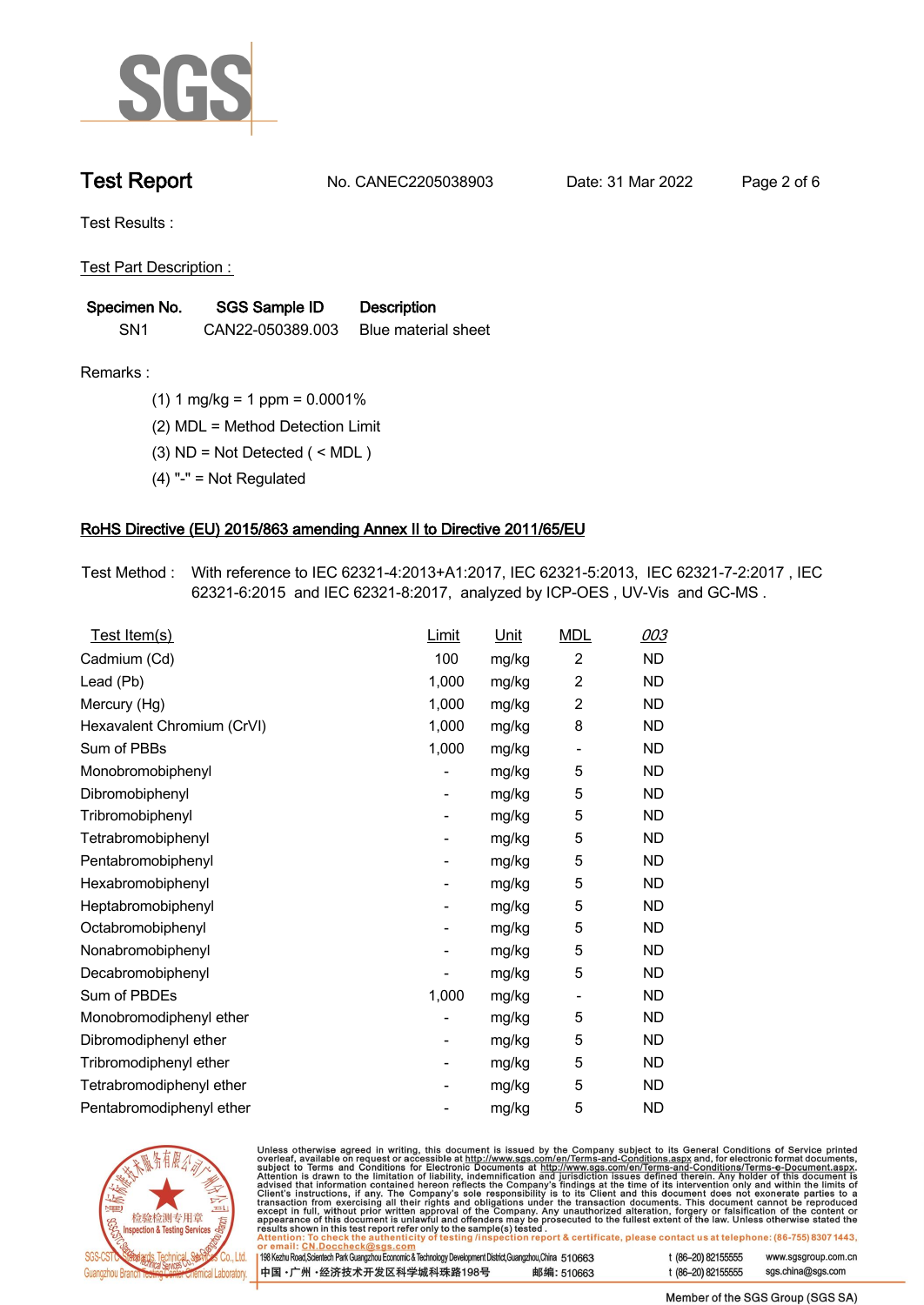

| <b>Test Report</b>                  | No. CANEC2205038903      |             |            | Date: 31 Mar 2022 | Page 3 of 6 |
|-------------------------------------|--------------------------|-------------|------------|-------------------|-------------|
| Test Item(s)                        | Limit                    | <u>Unit</u> | <b>MDL</b> | <u>003</u>        |             |
| Hexabromodiphenyl ether             | ٠                        | mg/kg       | 5          | <b>ND</b>         |             |
| Heptabromodiphenyl ether            | ٠                        | mg/kg       | 5          | <b>ND</b>         |             |
| Octabromodiphenyl ether             | $\overline{\phantom{a}}$ | mg/kg       | 5          | <b>ND</b>         |             |
| Nonabromodiphenyl ether             | $\overline{\phantom{a}}$ | mg/kg       | 5          | <b>ND</b>         |             |
| Decabromodiphenyl ether             | -                        | mg/kg       | 5          | <b>ND</b>         |             |
| Dibutyl phthalate (DBP)             | 1.000                    | mg/kg       | 50         | <b>ND</b>         |             |
| Butyl benzyl phthalate (BBP)        | 1.000                    | mg/kg       | 50         | <b>ND</b>         |             |
| Bis (2-ethylhexyl) phthalate (DEHP) | 1.000                    | mg/kg       | 50         | <b>ND</b>         |             |
| Diisobutyl Phthalates (DIBP)        | 1.000                    | mg/kg       | 50         | ND                |             |

### **Notes :.**

**(1) The maximum permissible limit is quoted from RoHS Directive (EU) 2015/863.**

**(2) IEC 62321 series is equivalent to EN 62321 series**

**https://www.cenelec.eu/dyn/www/f?p=104:30:1742232870351101::::FSP\_ORG\_ID,FSP\_LANG\_ID:12586 37,25**

**(3) The restriction of DEHP, BBP, DBP and DIBP shall apply to medical devices, including in vitro medical devices, and monitoring and control instruments, including industrial monitoring and control instruments, from 22 July 2021..**



Unless otherwise agreed in writing, this document is issued by the Company subject to its General Conditions of Service printed<br>overleaf, available on request or accessible at http://www.sgs.com/en/Terms-and-Conditions.as

| 198 Kezhu Road, Scientech Park Guangzhou Economic & Technology Development District, Guangzhou, China 510663 |            |
|--------------------------------------------------------------------------------------------------------------|------------|
| 中国・广州 ・经济技术开发区科学城科珠路198号                                                                                     | 邮编: 510663 |

www.sgsgroup.com.cn

t (86-20) 82155555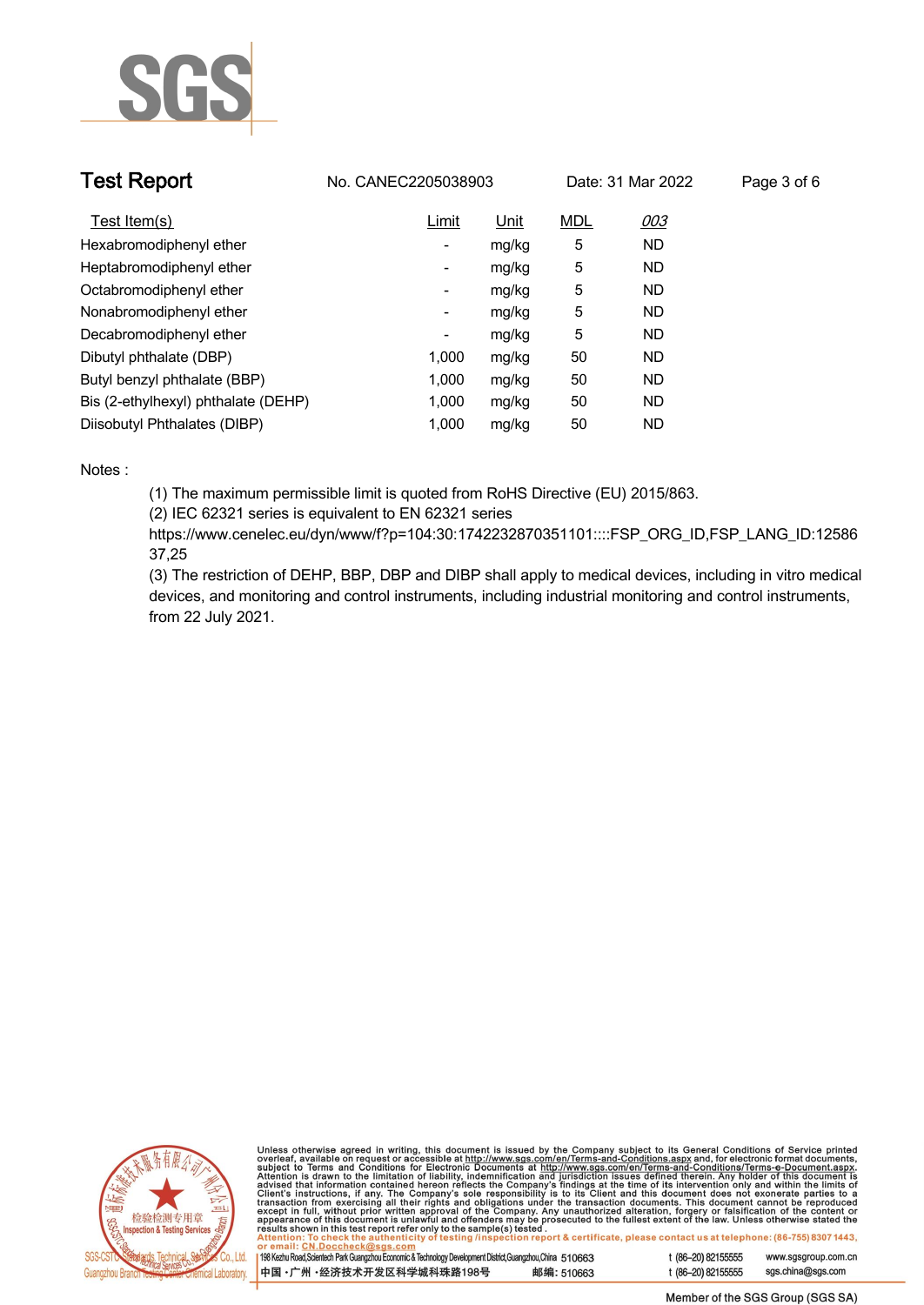

**Test Report. No. CANEC2205038903 . Date: 31 Mar 2022 . Page 4 of 6.**

## **ATTACHMENTS Pb/Cd/Hg/Cr6+/PBBs/PBDEs Testing Flow Chart**

**1) These samples were dissolved totally by pre -conditioning method according to below flow chart. (Cr6+ and PBBs/PBDEs test method excluded ).**





Unless otherwise agreed in writing, this document is issued by the Company subject to its General Conditions of Service printed<br>overleaf, available on request or accessible at http://www.sgs.com/en/Terms-and-Conditions.as

| 198 Kezhu Road,Scientech Park Guangzhou Economic & Technology Development District,Guangzhou,China 510663 |            |
|-----------------------------------------------------------------------------------------------------------|------------|
| 中国・广州・经济技术开发区科学城科珠路198号                                                                                   | 邮编: 510663 |

t (86-20) 82155555 t (86-20) 82155555 sas.china@sas.com

www.sgsgroup.com.cn

Member of the SGS Group (SGS SA)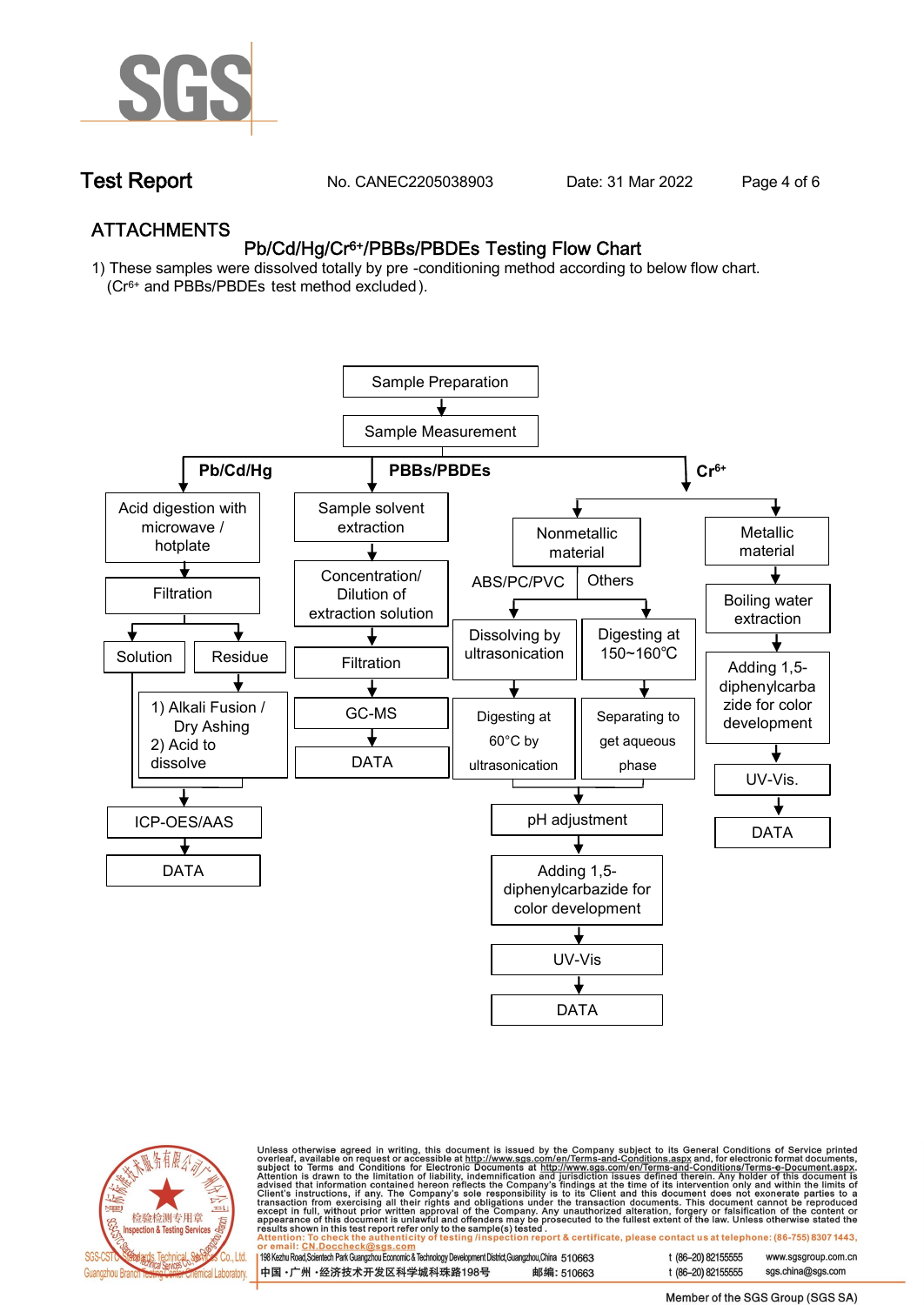

**Test Report. No. CANEC2205038903 . Date: 31 Mar 2022 . Page 5 of 6.**

# **ATTACHMENTS Phthalates Testing Flow Chart**





Unless otherwise agreed in writing, this document is issued by the Company subject to its General Conditions of Service printed<br>overleaf, available on request or accessible at http://www.sgs.com/en/Terms-and-Conditions.as

| <u>UI CIIIAII. CN.DUCCIICCRIWSUS.COIII</u>                                                                |            |
|-----------------------------------------------------------------------------------------------------------|------------|
| 198 Kezhu Road,Scientech Park Guangzhou Economic & Technology Development District,Guangzhou,China 510663 |            |
| 中国 •广州 •经济技术开发区科学城科珠路198号                                                                                 | 邮编: 510663 |

t (86-20) 82155555 www.sgsgroup.com.cn t (86-20) 82155555 sgs.china@sgs.com